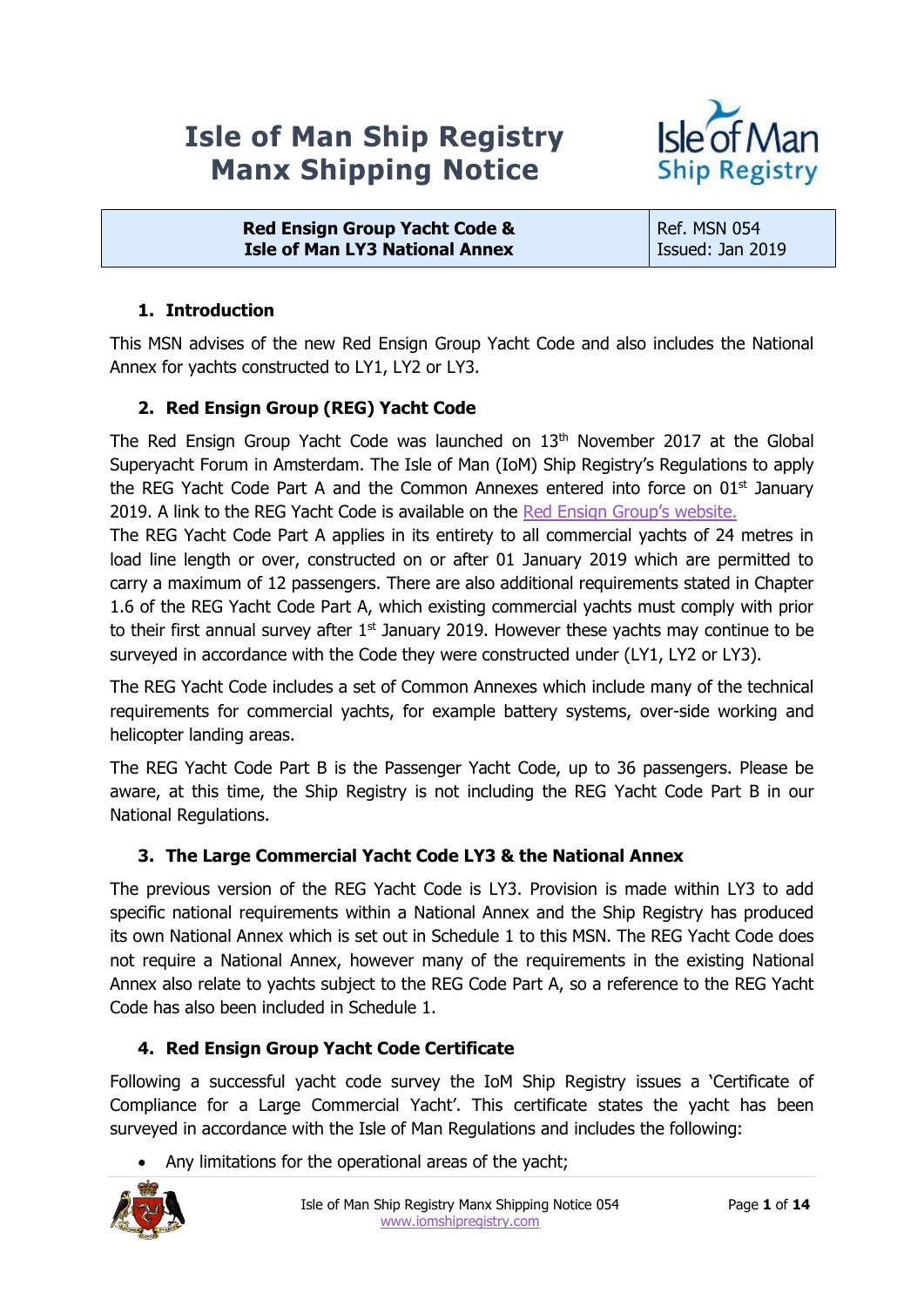- the Code which the yacht was constructed under; and
- the total number of persons for which life-saving appliances are provided.

Existing commercial yachts registered with the Isle of Man (constructed prior to  $1<sup>st</sup>$  January 2019), must comply with the additional requirements stated in Chapter 1.6(2) of the REG Yacht Code by their next annual survey after  $1<sup>st</sup>$  January 2019. These yachts will be issued with the latest version of the Certificate, (Red Ensign Group Yacht Code Certificate for a Large Commercial Yacht) following their next renewal survey after  $1<sup>st</sup>$  January 2019.

All commercial yachts registering with the Isle of Man following  $1<sup>st</sup>$  January 2019 will be issued with the new version of the certificate following a successful yacht code survey.

# **5. Manning and seafarers' certification**

The manning and training requirements for seafarers working on all Isle of Man commercial yachts is stated in Schedule 3. Tables 1 & 2 detail the Isle of Man's requirements for manning and seafarers' certification and Table 3 clarifies the equivalent engineers' certification for each position.

Manning requirements for large commercial yachts of 3000GT and over will be considered on a case-by-case basis.

#### **6. Equivalent Arrangements, Alternative Design and Arrangements and Exemptions**

Any proposals for Equivalent Arrangements, Alternative Design and Arrangements and Exemptions must be submitted to the Ship Registry for approval.

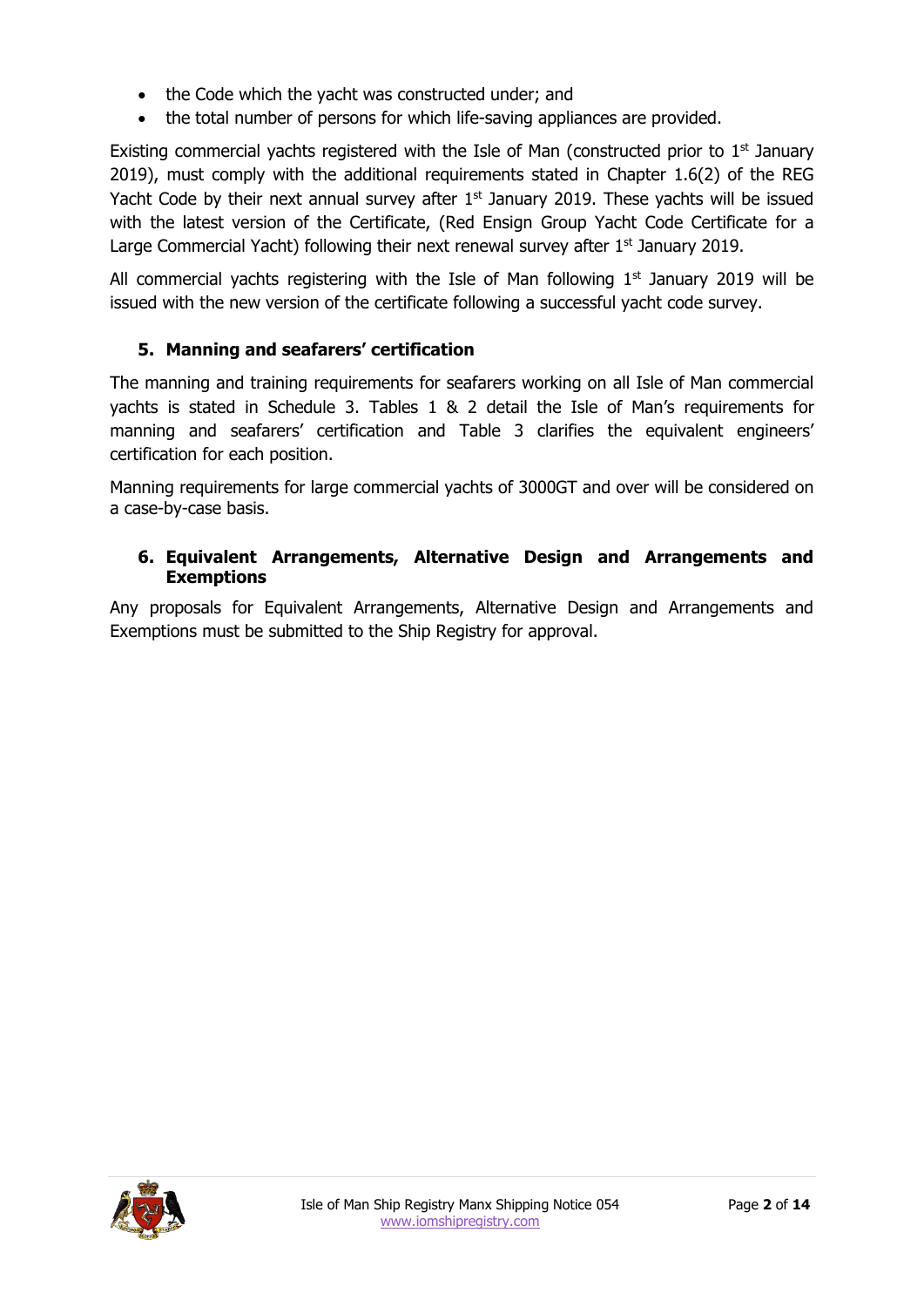#### **7. Reference Material**

#### **Documents referred to in this MSN:**

- International Convention on Standards of Training, Certification and Watchkeeping for Seafarers, up to and including the 2010 Manila Amendments (STCW Convention);
- IMO MSC/Circ.981 Guidelines for the design, construction and operation of passenger submersible craft;
- MSN 020 Recognised Organisations;
- MSN 032 Long Range Identification and Tracking of Ships
- MSN 046 STCW Convention regulation VI/6 Mandatory minimum requirements for security-related training and instruction for all seafarers;
- MSN 051 IoM Regulations implementing the STCW Manila Amendments;
- MSN 1859 (M+F) Training & Certification Guidance: UK Requirements for Engineer Officers on Large Yachts (over 24m), published by the Maritime & Coastguard Agency;
- MLN 4.1 Medical care onboard ship and ashore;
- MLN 4.3(C) Health and Safety (Noise);
- Merchant Shipping (Registration of Submersible Craft) Regulations 1976;
- Merchant Shipping (Submersible Craft Construction and Survey) Regulations 1981;
- Merchant Shipping (Submersible Craft Operations) Regulations 1987;
- Merchant Shipping (Safety Provisions) (Application) Order 1992;
- Merchant Shipping (Pleasure Vessel) Regulations 2003;
- Merchant Shipping (MARPOL Annex I Prevention of Pollution by Oil) Regulations 2006;
- Merchant Shipping (Maritime Labour Convention) Regulations 2013;
- Merchant Shipping (Prevention of Pollution by Sewage) Order 2014;
- Merchant Shipping (MARPOL Annex V Prevention of Pollution by Garbage) Order 2014;
- Merchant Shipping (MARPOL Annex VI Prevention of Air Pollution) Order 2014;
- Merchant Shipping (Control of Harmful Anti-Fouling Systems) Order 2014; and
- Merchant Shipping (Vessels in Commercial Use for Sport or Pleasure) Regulations 2018.

Most Regulations and notices are available on the Isle of Man Government website: [www.iomshipregistry.com](http://www.iomshipregistry.com/) or by contacting [marine.survey@gov.im](mailto:marine.survey@gov.im)

Please note - The Isle of Man Ship Registry cannot give legal advice. Where this document provides guidance on the law it should not be regarded as definitive. The way the law applies to any particular case can vary according to circumstances - for example, from ship to ship. You should consider seeking independent legal advice if you are unsure of your own legal position.

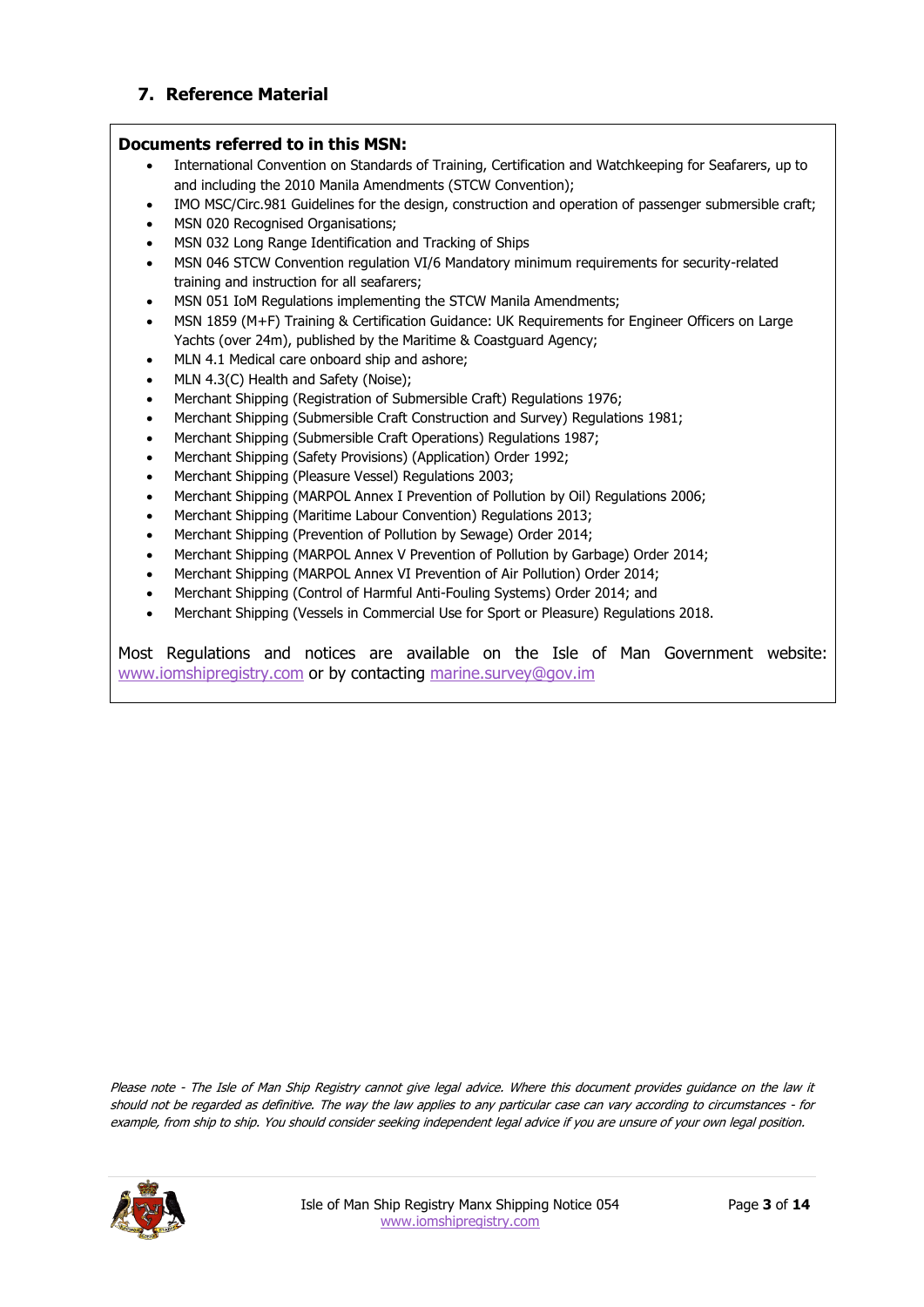#### **SCHEDULE 1**

#### **LY3 National Annex & REG Yacht Code additional information**

Please note LY3 requires a National Annex which is included in this Schedule. The REG Yacht Code does not require a national Annex, however the information below is relevant to all commercial yachts registered with the Isle of Man.

The Chapter references in this Schedule relates to the relevant Chapters of LY3 and REG Yacht Code.

| <b>Definitions</b> |                                                                                                      |                                                                                                                                                                                                                                                                                                                                                                                                                                                                                                   |  |
|--------------------|------------------------------------------------------------------------------------------------------|---------------------------------------------------------------------------------------------------------------------------------------------------------------------------------------------------------------------------------------------------------------------------------------------------------------------------------------------------------------------------------------------------------------------------------------------------------------------------------------------------|--|
| LY3 Chapter 2      |                                                                                                      | <b>REG Yacht Code Chapter 2</b>                                                                                                                                                                                                                                                                                                                                                                                                                                                                   |  |
|                    | <b>Aviation Inspection Body</b><br>Commercial Yacht Master's Handbook.                               | "Aviation Inspection Body" is the body delegated the responsibility for inspecting<br>helicopter landing areas by the Ship Registry. The bodies currently delegated this<br>responsibility are the Helideck Certification Agency or a nationally accredited civil<br>aviation authority. The current list of approved bodies is maintained in the Isle of Man                                                                                                                                     |  |
|                    | Minimum age of trainees<br>onboard a commercial yacht.                                               | In accordance with the Merchant Shipping (Maritime Labour Convention) Regulations<br>2013, a person under the age of 16 may not be employed to work in any capacity                                                                                                                                                                                                                                                                                                                               |  |
|                    | Pleasure vessel definition<br>"pleasure vessel" means any vessel which at the time it is being used: | In accordance with the Merchant Shipping (Pleasure Vessel) Regulations 2003,<br>a. is wholly owned by an individual or individuals, and is used only for the sport or<br>pleasure of the owner or the immediate family or friends of the owner; or<br>b. is owned by a body corporate, and is carrying only such persons as are the                                                                                                                                                               |  |
| C.                 | friends; and<br>vessel, other than by the owner; or                                                  | employees or officers of the body corporate, or their immediate family or<br>is on a voyage or excursion which is one for which the owner does not receive<br>money or money's worth for or in connection with the operation of the vessel or<br>the carrying of any person other than as a contribution to the direct expenses of<br>the operation of the vessel incurred during the voyage or excursion, and no<br>other payments are made by, on behalf of, or for the benefit of users of the |  |
|                    | immediate friends and family, if a corporate lessee.<br>Such lease agreement must specify that:      | d. is owned by a body corporate but pursuant to a long-term lease agreement, is<br>used only for the sport or pleasure of the lessee, and the immediate friends or<br>family of the lessee, if an individual, or the employees or officers and their                                                                                                                                                                                                                                              |  |
|                    | used for commercial purposes;<br>users of the vessel, other than by the lessee; or                   | i. the vessel may only be used for private purposes and must not be<br>ii. the vessel must not be sub-leased or chartered; and<br>iii. no other payments are made by, on behalf of, or for the benefit of                                                                                                                                                                                                                                                                                         |  |
|                    |                                                                                                      | e. is wholly owned by or on behalf of a members' club formed for the purpose of                                                                                                                                                                                                                                                                                                                                                                                                                   |  |

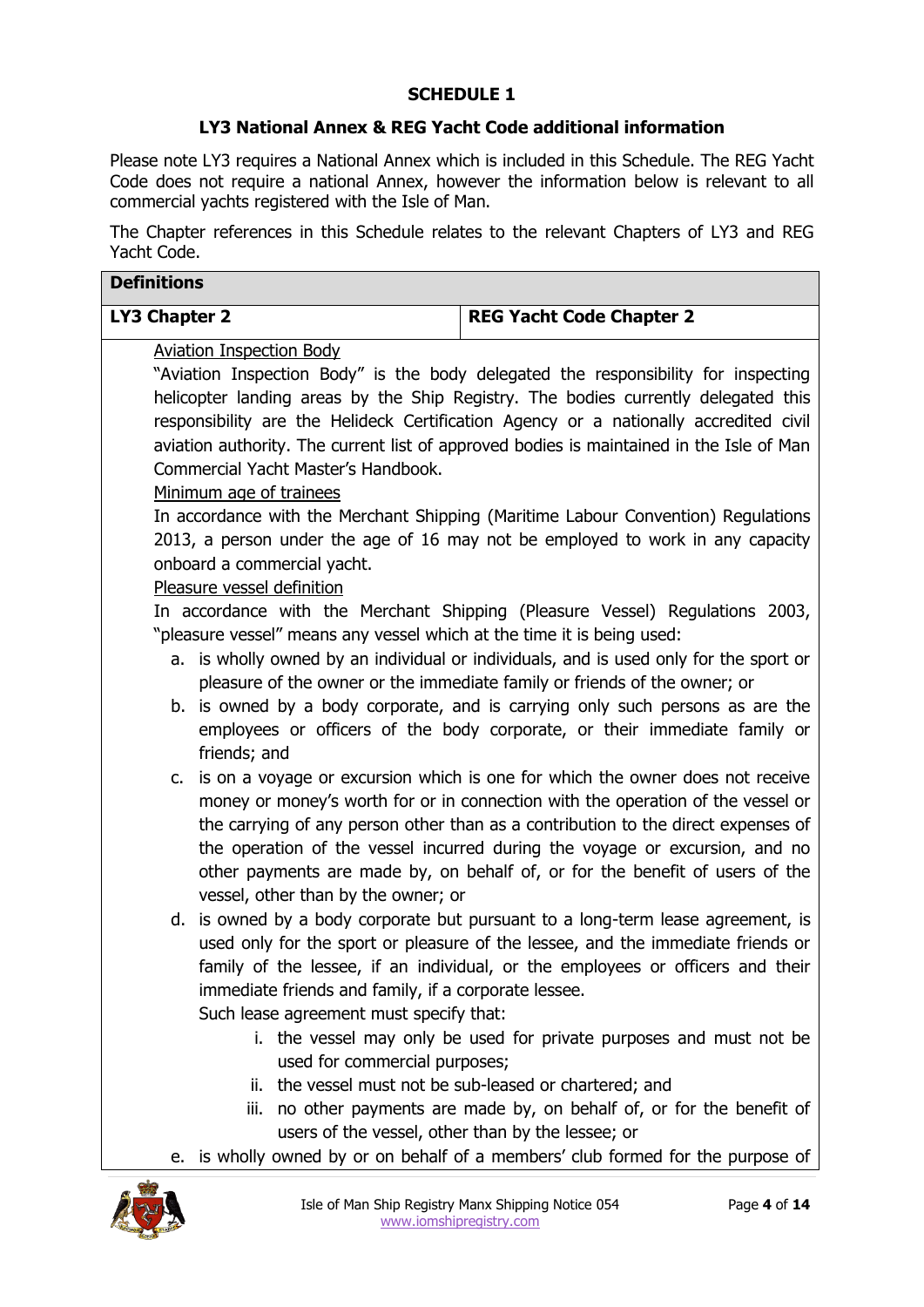sport or pleasure, and at the time it is being used, is used only for the sport or pleasure of members of that club or their immediate family, and any charges levied in respect of that use are paid into club funds and applied for the general use of the club, and no other payments are made by, on behalf of, or for the benefit of users of the vessel, other than by the club.

### Definition of 'seafarer'

A seafarer means any person, including the master, who is employed or engaged or works in any capacity onboard a ship to which the Merchant Shipping (Maritime Labour Convention) Regulations 2013 apply.

A further interpretation of this definition is as follows:

- a. Seafarers are persons who regularly spend more than short periods onboard.
- b. Seafarers are not persons whose work is not part of the routine business of the ship and whose principal place of work is ashore, for example: marine professionals such as harbour pilots, inspectors, superintendents, scientists, researchers, divers and specialist offshore technicians. Those persons working on a yacht on an occasional and short-term basis for example, fitters, repair technicians, surveyors, port workers or day workers who do not stay onboard the vessel overnight are also not considered to be seafarers.

Using this interpretation the Isle of Man has determined that occasional workers such as bodyguards, nannies and other persons who are employed by a charter party and work on the yacht only for short periods of time are not considered to be seafarers. This is because their normal place of work is onshore; they are onboard for only short periods of time (for example for a two or three week charter) and have no emergency duties.

Further guidance on 'Occasional Workers' is stated in REGYC Common Annex E2

# **Alternative standards for yachts operating under World Sailing (previously ISAF) or Union Internationale Motonautiques (UIM) racing rules**

| LY3 Chapter 3.1.2 |
|-------------------|
|-------------------|

**LY3 Chapter 3.1.2 REGYC Part A Chapter 1.2(5)**

A yacht wishing to take advantage of the equivalent standards stated below must request permission from the IoM Ship Registry.

A coded yacht need not comply with the provisions of the Large Commercial Yacht Code while racing or while in passage directly to or from a race provided the following is satisfied:

- the yacht must comply with the race rule provisions of either World Sailing or the UIM;
- the yacht must comply with the race rule provisions of the affiliated 'Member National Authority' (MNA) of either ISAF or UIM in the country in which the race takes place.
- the yacht must comply with the safety rule provisions of the race's organising authority affiliated to the MNA and thereby recognised by World Sailing to organise races in the country in which the race takes place.
- when engaged in a race which takes place offshore, the yacht must comply with the appropriate sections of the World Sailing Offshore Special Regulations or with the appropriate requirements of the affiliated race organising authority.
- when on passage to and from the race, relevant race rules, or an equivalent level of

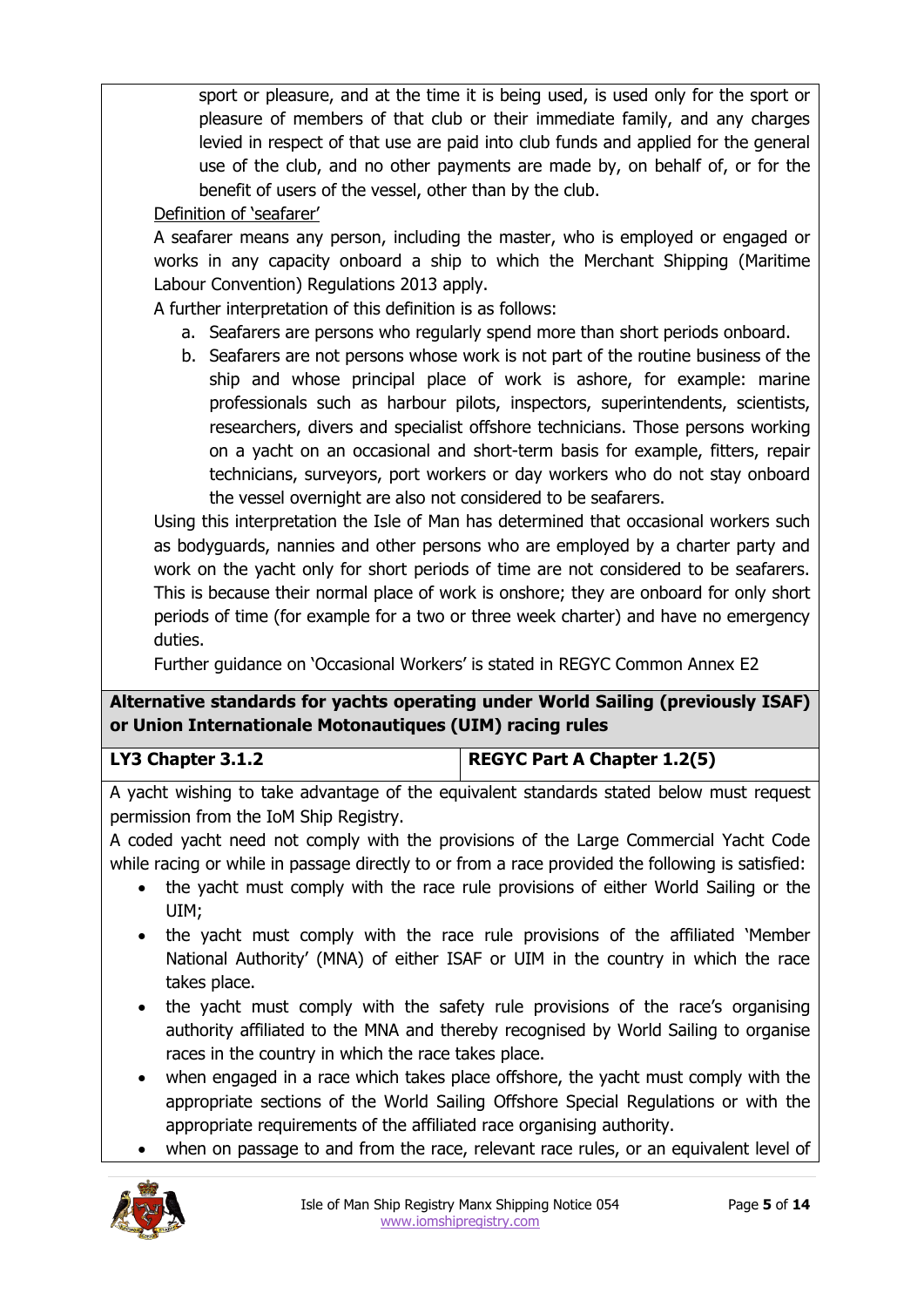safety, must be in force at any time when the yacht is not in compliance with the Large Commercial Yacht Code.

Notes:

- 1. Only clubs recognised by World Sailing may use the World Sailing Racing Rules of Sailing. In the UK, such clubs shall be affiliated with the Royal Yachting Association (RYA). This definition does not include RYA-recognised teaching establishments.
- 2. UIM race rules require masters of yachts engaging in races to be licensed by a UIM MNA. In the UK, such licences are issued by the RYA which requires the completion of medical examinations and a minimum level of previous experience.

All legitimate races are required by ISAF or UIM rules to have been pre-advertised by means of a Notice of Race and to be controlled by sailing or race instructions. The minimum provisions for these are dictated by ISAF and UIM in race rules.

| <b>Classification societies</b>                                                          |                                    |  |
|------------------------------------------------------------------------------------------|------------------------------------|--|
| LY3 Chapter 3.1.2                                                                        | <b>REGYC Part A Chapter 1.2(5)</b> |  |
| The organisations which are currently authorised to act as "recognised organisations" or |                                    |  |
| "organisations acceptable to the Department" are listed in MSN 020.                      |                                    |  |

#### **Long Range Identification and Tracking of ships (LRIT)**

#### **LY3 Chapter 18.1.8 REGYC Chapter 18.3**

The current list of Recognised Application Service Providers and Authorised Testing Application Service Providers is provided in [MSN 032.](https://www.iomshipregistry.com/media/1391/msn-032-long-range-identification-and-tracking-of-ships.pdf)

#### **Over-side working systems**

| LY3 Chapter 22.3.2 | <b>REGYC Common Annexes B</b> |
|--------------------|-------------------------------|

Refer to the requirements stated in REG YC Common Annexes, Annex B Over-side working systems.

#### **Noise**

#### **LY3 Chapter 22.5.5 REGYC Chapter 21A.1**

Requirements for noise levels onboard ships are detailed in [MLN 4.3\(C\)](https://www.iomshipregistry.com/media/1340/mln-43-c-health-and-safety-noise.pdf) Health and Safety (Noise).

#### **Medical stores**

| LY3 Chapter 23 | <b>REGYC Chapter 27.1</b> |
|----------------|---------------------------|

Requirements for medical stores are detailed in [MLN 4.1](https://www.iomshipregistry.com/media/1336/mln-41-medical-care-onboard-ship-and-ashore.pdf) Medical care onboard ship and ashore.

#### **Submersible craft**

| LY3 Chapter 24.5 | <b>REGYC Common Annexes K4</b> |
|------------------|--------------------------------|

Submersible craft carried on commercial yachts must comply with the guidelines for the design, construction and operation of passenger submersible craft as stated in IMO MSC/Circ.981.

 Registration, construction and operation of submersible craft are regulated by the following United Kingdom Statutory Instruments which are applied to the Isle of Man

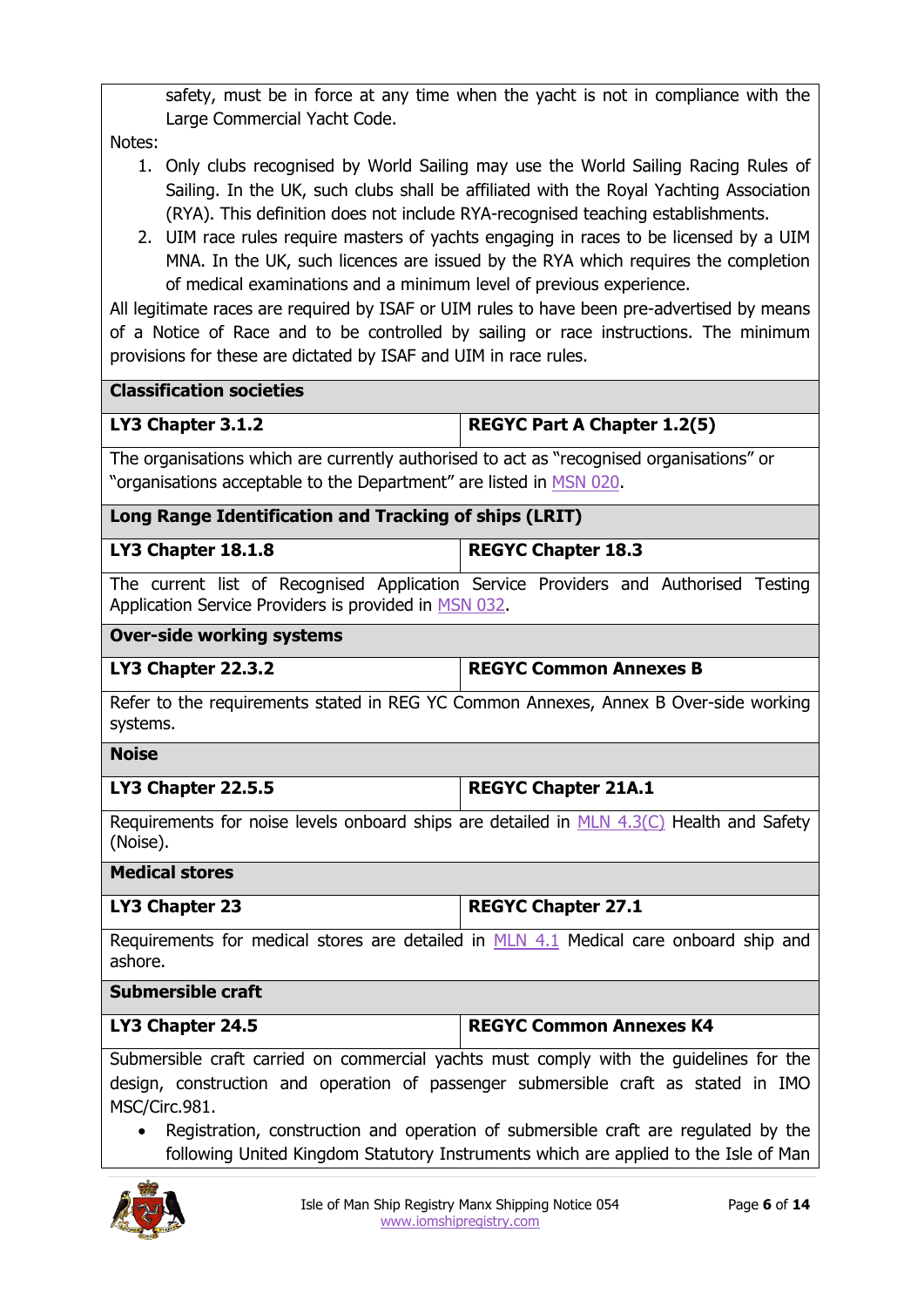|  | by the Merchant Shipping (Safety Provisions)(Application) Order 1992; |
|--|-----------------------------------------------------------------------|
|--|-----------------------------------------------------------------------|

- Merchant Shipping (Registration of Submersible Craft) Regulations 1976;
- Merchant Shipping (Submersible Craft Construction & Survey) Regulations 1981; and
- Merchant Shipping (Submersible Craft Operations) Regulations 1987.

# **Prevention of Pollution (MARPOL) LY3 Chapter 25.1 REGYC Common Annexes L3** The following IoM Regulations apply to commercial yachts: Merchant Shipping (MARPOL Annex I Prevention of Pollution by Oil) Regulations 2006; Merchant Shipping (MARPOL Annex IV Prevention of Pollution by Sewage) Order 2014; Merchant Shipping (MARPOL Annex V Prevention of Pollution by Garbage) Order 2014; and Merchant Shipping (MARPOL Annex VI Prevention of Air Pollution) Order 2014.

**Clean seas – International Convention on the Control of Harmful Anti-fouling Systems on Ships, 2001 (AFS Convention)**

| LY3 Chapter 25.4 | <b>REGYC Common Annexes L4</b> |
|------------------|--------------------------------|
|                  |                                |

Commercial yachts must comply with the AFS Convention in accordance with the Merchant Shipping (Control of Harmful Anti-fouling Systems) Order 2014.

#### **Safe manning**

**LY3 Chapter 26.2 REGYC Common Annexes G**

Required manning levels and relevant seafarers' qualifications are stated in Schedule 3.

**Survey & certification**

**LY3 Chapter 28.1.2 REGYC Common Annexes N**

Schedule 2 explains the extent to which a yacht's statutory surveys and certification are apportioned between the IoM and Class.

#### **Accident investigations**

| LY3 Chapter 28.7 | <b>REGYC Common Annexes N</b> |
|------------------|-------------------------------|
|                  |                               |

The requirements for accident investigation are specified in Merchant Shipping (Accident Reporting and Investigation) Regulations, 2001 and [MSN 003.](https://www.iomshipregistry.com/media/1373/msn-003-accident-reporting.pdf)

# **Crew agreements** LY3 Chapter 29 **N/A**

With the introduction of the Maritime Labour Convention, crew agreements are no longer required for Isle of Man registered commercial yachts.

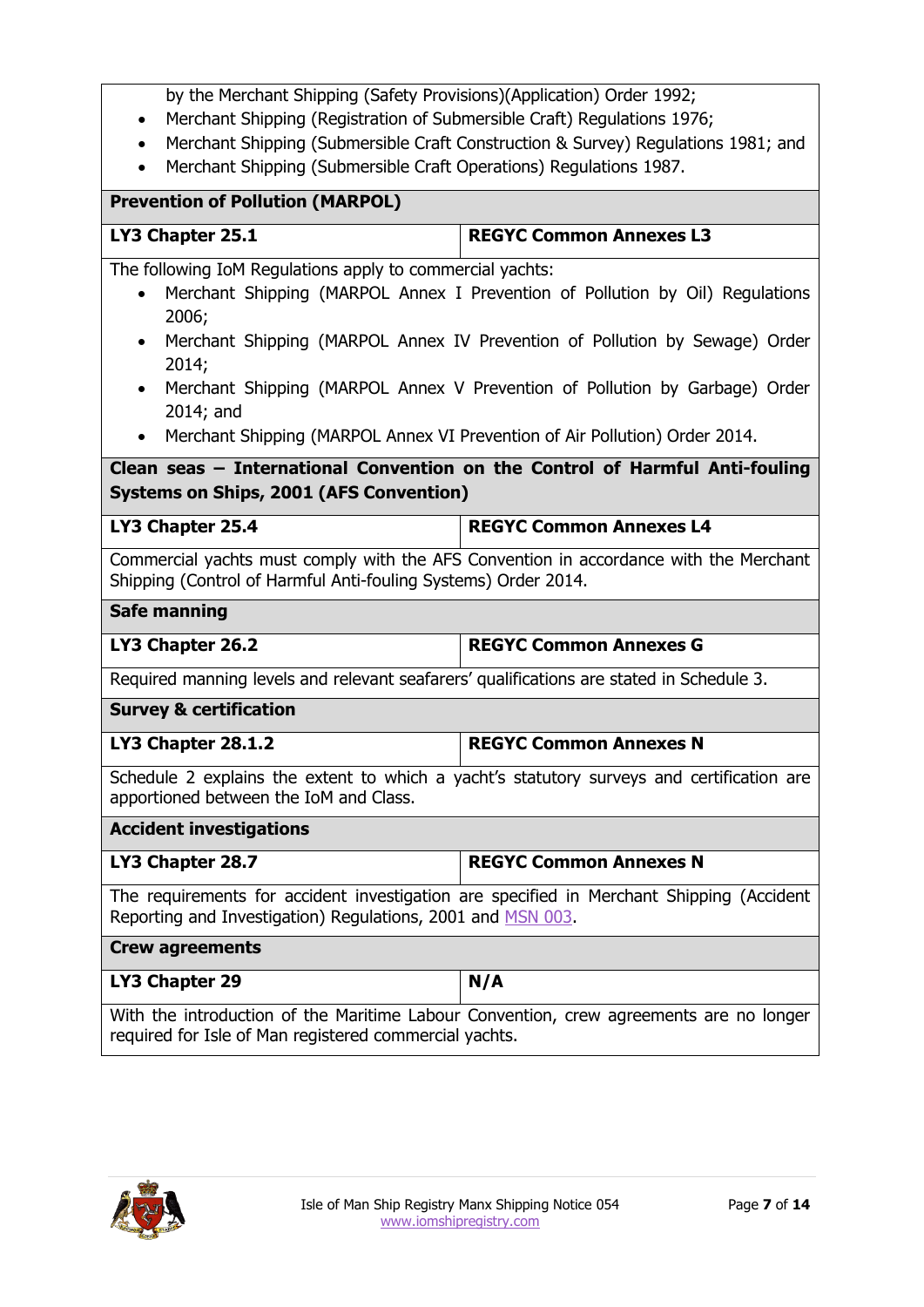# **SCHEDULE 2 Surveys and Certification**

The table below stipulates:

- which certificates and documents are issued by the Ship Registry and which are issued by the yacht's classification society; and
- which surveys must be carried out by the Ship Registry and which have been delegated to the yacht's classification society.

| <b>Certificate/Document</b>                                | <b>Required for</b><br>which yachts | <b>Certificate</b><br>issued by: | <b>Initial/Renewal</b><br>survey<br>conducted by: | <b>Annual</b><br>intermediate<br>survey conducted<br>by: |
|------------------------------------------------------------|-------------------------------------|----------------------------------|---------------------------------------------------|----------------------------------------------------------|
| Registry                                                   | All                                 | <b>IoM</b>                       |                                                   |                                                          |
| Minimum safe manning                                       | All                                 | IoM                              | $\overline{\phantom{a}}$                          |                                                          |
| Large Commercial Yacht Code<br>Compliance                  | All                                 | IoM                              | <b>IoM</b>                                        | Class/IoM                                                |
| Classification                                             | All                                 | <b>Class</b>                     | Class                                             | Class                                                    |
| Safety Construction                                        | $\geq$ 500GT                        | <b>Class</b>                     | Class                                             | <b>Class</b>                                             |
| Load Lines                                                 | All                                 | Class                            | Class                                             | Class                                                    |
| Tonnage                                                    | All                                 | Class                            |                                                   |                                                          |
| MARPOL I (IOPP)                                            | $\geq 400$ GT                       | Class                            | Class                                             | Class                                                    |
| MARPOL IV (ISPP)                                           | >15persons or<br>$\geq 400$ GT      | Class                            | Class                                             |                                                          |
| MARPOL VI (IAPP + Nox<br>Code)                             | $\geq 400$ GT                       | Class                            | Class                                             | Class                                                    |
| Anti-Fouling                                               | $\geq 400$ GT                       | Class                            |                                                   |                                                          |
| Declaration of Anti-fouling                                | $\geq$ 24m & up to<br>400GT         | Owner/Manager                    |                                                   |                                                          |
| <b>Ballast Water Management</b><br>Statement of Compliance | $\geq 400$ GT                       | Class                            | Class                                             | Class                                                    |
| Safety Equipment                                           | $\geq$ 500GT                        | Class                            | Class                                             | <b>Class</b>                                             |
| Safety Radio*                                              | $\geq$ 300GT                        | Class                            | Class                                             | Yes                                                      |
| ISM SMC                                                    | $\geq$ 500GT                        | IoM                              | IoM                                               | IoM                                                      |
| <b>ISPS</b>                                                | $\geq$ 500GT                        | IoM                              | <b>IoM</b>                                        | IoM                                                      |
| <b>MLC 2006</b>                                            | $\geq$ 500GT                        | IoM                              | <b>IoM</b>                                        | IoM                                                      |
| DMLC Part I & II                                           | All                                 | IoM                              | <b>IoM</b>                                        | <b>IoM</b>                                               |
| LRIT Conformance test report                               | $\geq$ 300GT                        | Application<br>Service Provider  |                                                   |                                                          |
| Polar Code - SOLAS XIV                                     | $\geq$ 500GT                        | Class                            | Class                                             | Class                                                    |

\* Radio: while yachts of <300GT do not require certification, surveys of GMDSS radio installations on such yachts must be completed annually by a Class-approved radio surveyor. The relevant report should be retained on board as evidence that the survey has been completed.

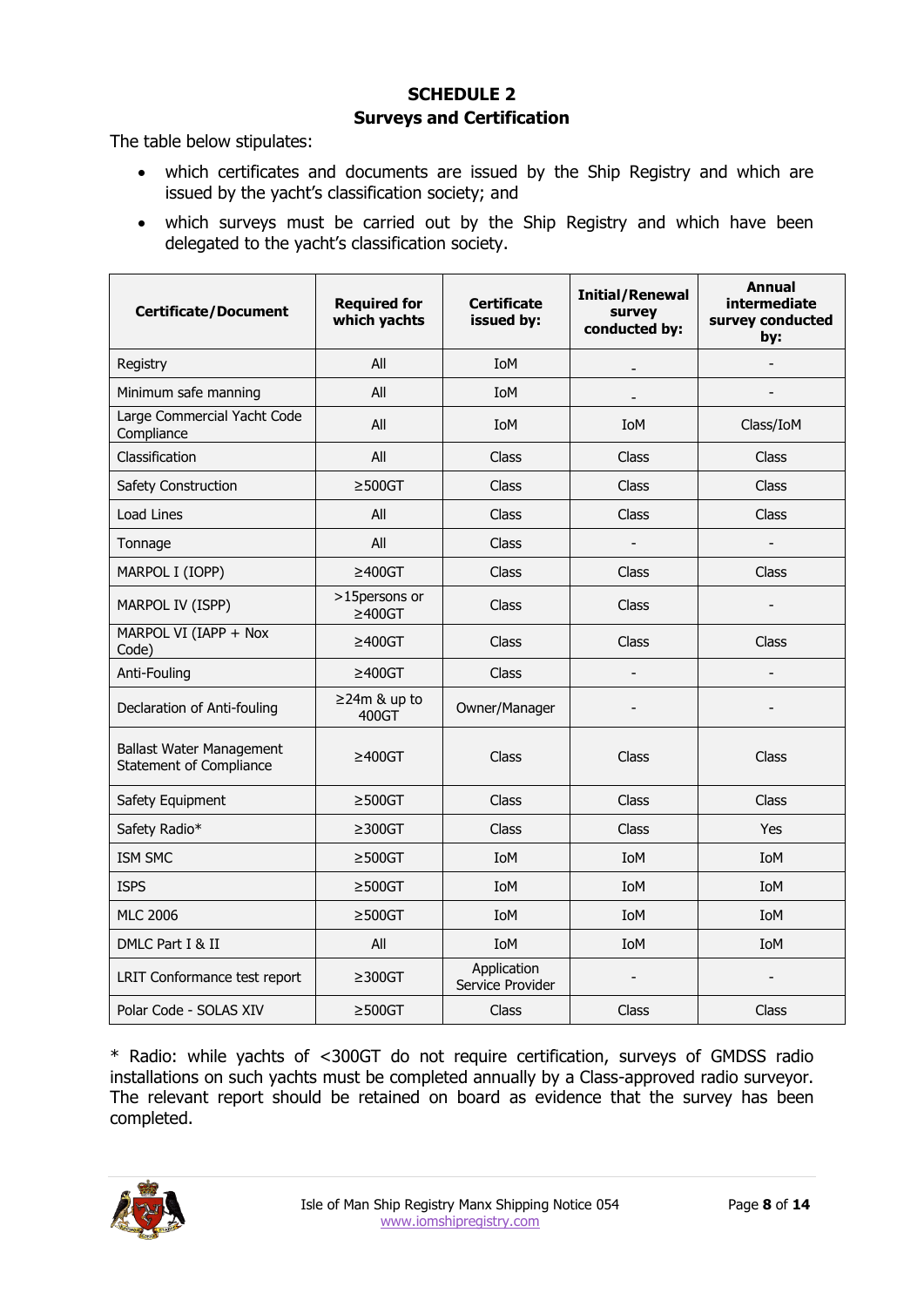### **SCHEDULE 3**

#### **Manning and seafarers' certification**

Tables 1 & 2 detail the Isle of Man requirements and Table 3 clarifies the equivalent engineers' certification for each position.

Manning requirements for large commercial yachts of 3000GT and over will be considered on a case-by-case basis.

| <b>Miles from a</b><br>safe haven | <200GT             | 200 - 499GT         |  |
|-----------------------------------|--------------------|---------------------|--|
| Up to 60                          | <b>YM Offshore</b> | Master (Y)          |  |
|                                   |                    | Coastal Skipper     |  |
|                                   | Engineer (AEC)     | Chief Engineer (Y4) |  |
|                                   |                    | Engineer (AEC)      |  |
|                                   | One Yacht Rating   | Two Yacht Ratings   |  |

**Table 1 - COMMERCIAL YACHTS <500GT and <3000kW**

| Miles from a<br>safe haven | $200GT$             | 200 - 499GT         |  |
|----------------------------|---------------------|---------------------|--|
| <b>Up to 150</b>           | <b>YM Offshore</b>  | Master (Y)          |  |
|                            | Coastal Skipper     | <b>YM Offshore</b>  |  |
|                            | Engineer (MEOL (Y)) | Chief Engineer (Y3) |  |
|                            |                     | Engineer (MEOL (Y)) |  |
|                            | One Yacht Rating    | Two Yacht Ratings   |  |

| Miles from a<br>safe haven | <200GT              | 200 - 499GT              |  |
|----------------------------|---------------------|--------------------------|--|
| <b>Over 150</b>            | YM Ocean            | Master (Y)               |  |
|                            | <b>YM Offshore</b>  | OOW (Y)                  |  |
|                            | Chief Engineer (Y4) | <b>YM Offshore</b>       |  |
|                            | Engineer (MEOL (Y)) | Chief Engineer (Y3)      |  |
|                            |                     | Chief Engineer (Y4)      |  |
|                            | Two Yacht Rating    | <b>Two Yacht Ratings</b> |  |

**NOTE -** see engineers' qualifications as detailed in **Table 3** for specific details of **additional requirements and agreed equivalents.**

#### **Abbreviations**

| Master (Y)  | $\sim 100$               | Master (Yacht)                                           |
|-------------|--------------------------|----------------------------------------------------------|
| YM Ocean    | $\overline{\phantom{a}}$ | RYA/DTp Yachtmaster ocean with commercial endorsement    |
| YM Offshore | $\blacksquare$           | RYA/DTp Yachtmaster offshore with commercial endorsement |
| OOW(Y)      | $\sim$                   | Officer of the Watch (Yacht)                             |
| MEOL(Y)     | $\overline{\phantom{a}}$ | Marine Engine Operator License (Yacht)                   |
| AEC.        | ٠                        | Approved Engine Course Certificate                       |

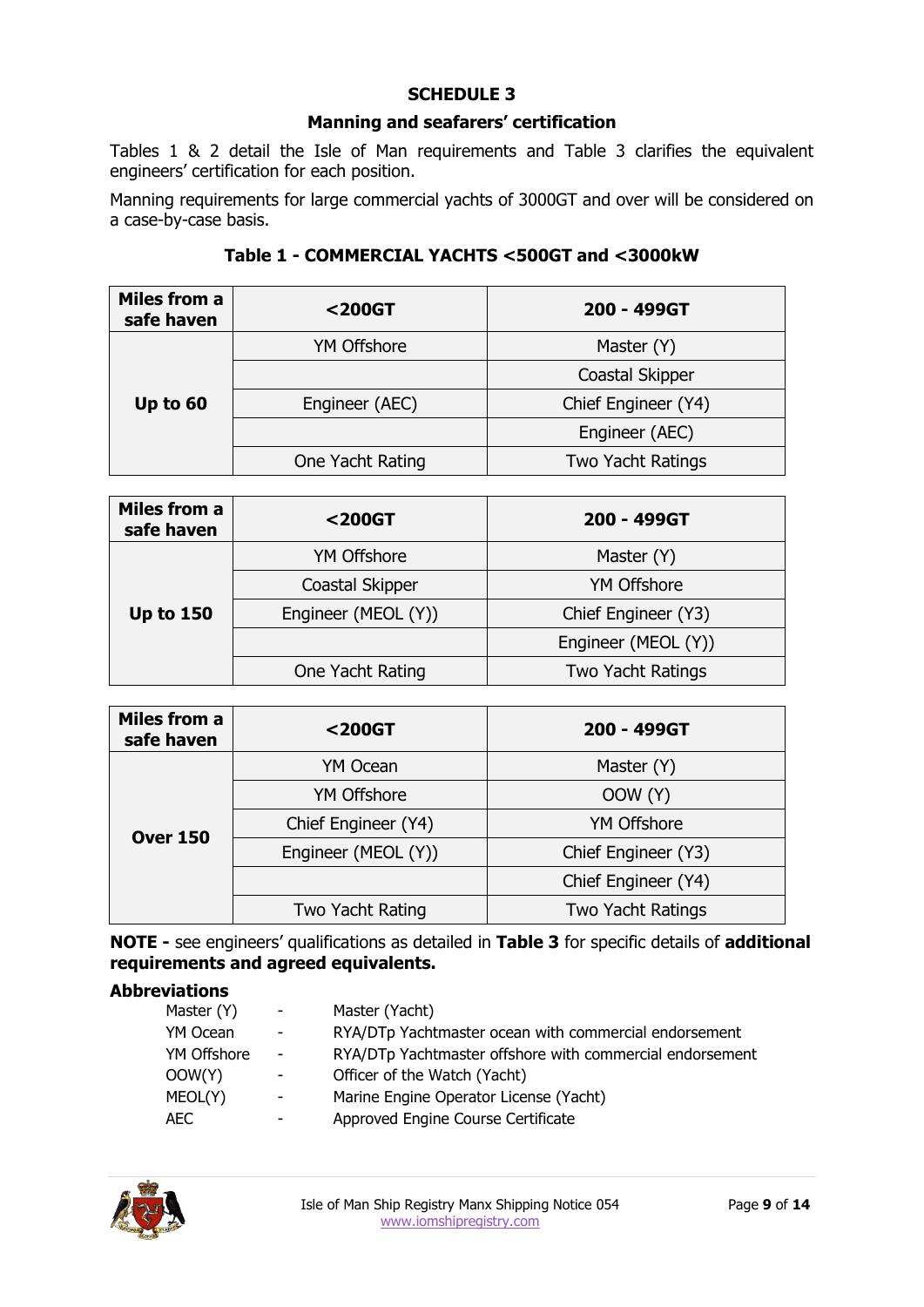| <b>Miles from</b><br>a safe<br>haven | 500 - 3000GT<br><3000kW | 500 - 3000GT<br>3000kW to <6000kW | 500 - 3000GT<br>6000kW to <9000kW |  |
|--------------------------------------|-------------------------|-----------------------------------|-----------------------------------|--|
| Up to 60                             | Master (Y)              | Master (Y)                        | Master (Y)                        |  |
|                                      | OOW (Y)                 | OOW (Y)                           | OOW (Y)                           |  |
|                                      | Chief Engineer (Y3)     | Chief Engineer (Y2)               | Chief Engineer (Y1)               |  |
|                                      | MEOL (Y)                | MEOL (Y)                          | MEOL (Y)                          |  |
|                                      | Two yacht ratings       | Two yacht ratings                 | Two yacht ratings                 |  |

**Table 2 - COMMERCIAL YACHTS 500GT - 3000GT**

| <b>Miles from</b><br>a safe<br>haven | 500-3000GT<br><3000kW | 500-3000GT<br>3000kW to <6000kW | 500-3000GT<br>6000kW to <9000kW |  |
|--------------------------------------|-----------------------|---------------------------------|---------------------------------|--|
| <b>Up to 150</b>                     | Master (Y)            | Master (Y)                      | Master (Y)                      |  |
|                                      | Chief Mate (Y)        | Chief Mate (Y)                  | Chief Mate (Y)                  |  |
|                                      | Chief Engineer (Y2)   | Chief Engineer (Y2)             | Chief Engineer (Y1)             |  |
|                                      | Chief Engineer (Y3)   | Chief Engineer (Y3)             | Chief Engineer (Y2)             |  |
|                                      | Two yacht ratings     | Two yacht ratings               | Two yacht ratings               |  |

| <b>Miles from</b><br>a safe<br>haven | 500-3000GT<br><3000kW | 500-3000GT<br>3000kW to <6000kW | 500-3000GT<br>6000kW to <9000kW |  |
|--------------------------------------|-----------------------|---------------------------------|---------------------------------|--|
| <b>Over 150</b>                      | Master (Y)            | Master (Y)                      | Master (Y)                      |  |
|                                      | Chief Mate (Y)        | Chief Mate (Y)                  | Chief Mate (Y)                  |  |
|                                      | OOW (Y)               | OOW (Y)                         | OOW (Y)                         |  |
|                                      | Chief Engineer (Y2)   | Chief Engineer (Y1)             | Chief Engineer (Y1)             |  |
|                                      | Chief Engineer (Y3)   | Chief Engineer (Y3)             | Chief Engineer (Y1)             |  |
|                                      | Two yacht ratings     | Two yacht ratings               | Two yacht ratings               |  |

NOTE - see engineers' qualifications as detailed in **Table 3** for specific details of **additional requirements and agreed equivalents.**

#### **Abbreviations**

| $\sim 100$               | Master (Yacht)                                           |
|--------------------------|----------------------------------------------------------|
| $\overline{\phantom{a}}$ | RYA/DTp Yachtmaster Ocean with commercial endorsement    |
| $\sim$                   | RYA/DTp Yachtmaster Offshore with commercial endorsement |
| $\overline{\phantom{a}}$ | Officer of the Watch (Yacht)                             |
| $\blacksquare$           | Marine Engine Operator License (Yacht)                   |
|                          | Approved Engine Course Certificate                       |
|                          |                                                          |

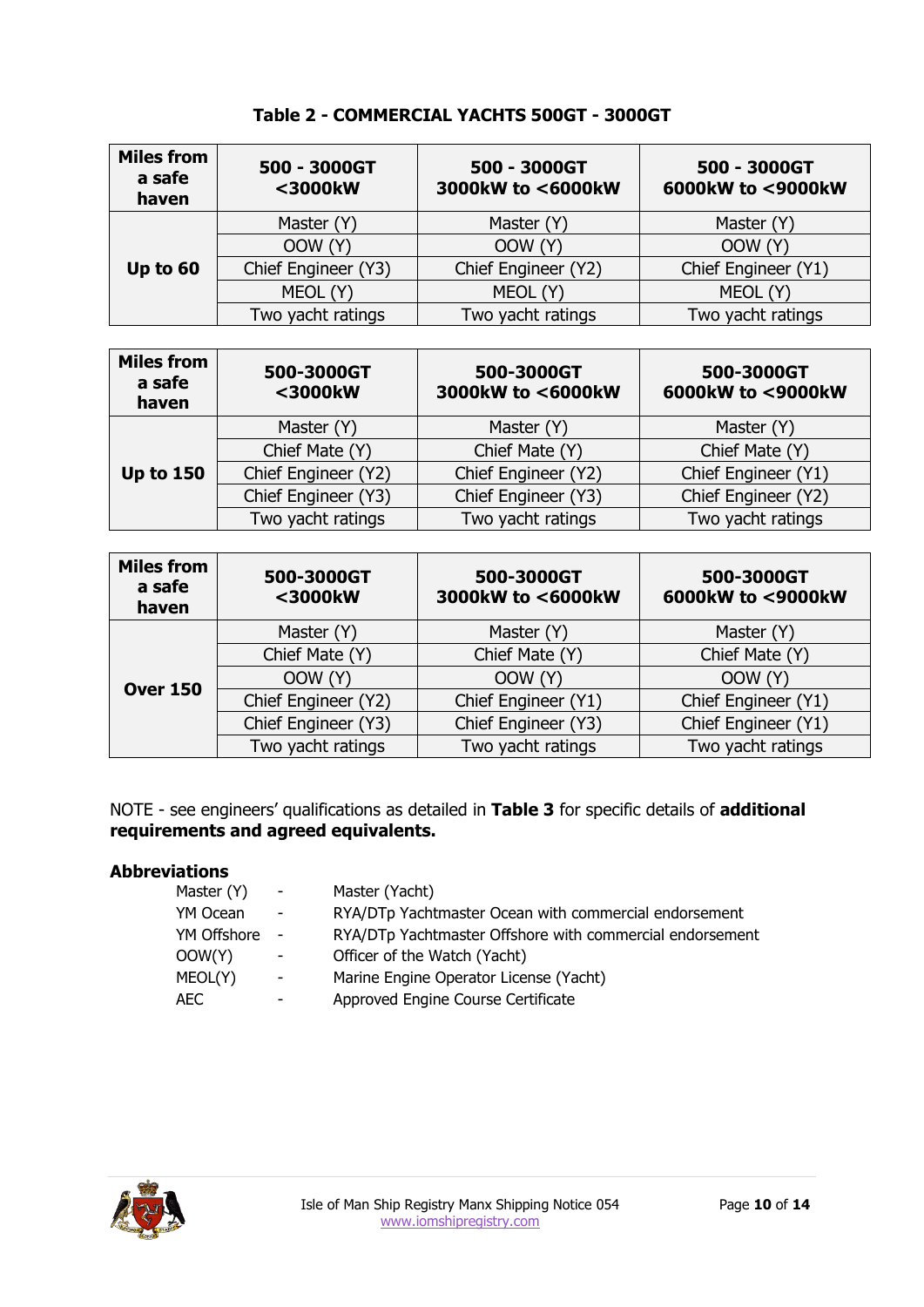**Table 3** ENGINEER'S REQUIRED MINIMUM CERTIFICATION FOR COMMERCIAL MOTOR AND SAILING YACHTS

|                                        |                              | $200G$                         | <200GT                                | 200-499GT                               | 200-499GT                                   | 500-2999GT                                  |                                                    |                                      |
|----------------------------------------|------------------------------|--------------------------------|---------------------------------------|-----------------------------------------|---------------------------------------------|---------------------------------------------|----------------------------------------------------|--------------------------------------|
|                                        |                              | $<$ 1500 $kW$                  | <3000kW                               | $<$ 3000 $kW$                           | > 3000kW                                    | <3000kW                                     | <6000kW                                            | <9000kW                              |
| $Area - miles$<br>from a safe<br>haven | <b>POSITION</b>              |                                |                                       |                                         |                                             |                                             |                                                    |                                      |
| $\leq 60$                              | Chief engineer               | AEC a                          | AEC a,b<br>MEOL a                     | Y3 / Y4 b<br>$MN$ III/1<br>MN 2/E III/3 | Y3 c / Y4 b,c<br>$MN$ III/1<br>MN 2/E III/3 | Y3<br>MN C/E III/3                          | Y <sub>2</sub> b<br>MN C/E III/3<br>MN 2/E III/2 c | Y1<br>MN C/E III/2<br>MN 2/E III/2 c |
|                                        | Second/assistant<br>engineer | N/A                            | N/A                                   | AEC a                                   | AEC a,c                                     | MEOL a<br>$MN$ III/1                        | MEOL a<br>$MN$ III/1                               | MEOL a<br>$MN$ III/1                 |
| $\leq$ 150                             | Chief engineer               | MEOL a,b<br>Y4 a               | MEOL a,b<br>Y4 a                      | Y3<br>MN 2/E III/3                      | Y3c<br>MN 2/E III/3                         | <b>Y2</b><br>MN C/E III/3<br>MN 2/E III/2 c | Y2b<br>MN C/E III/3<br>MN 2/E III/2 c              | Y1<br>MN C/E III/2<br>MN 2/E III/2 c |
|                                        | Second/assistant<br>engineer | N/A                            | N/A                                   | MEOL a                                  | MEOL a,c                                    | Y3<br>$MN$ III/1<br>MN 2/E III/3            | Y3 <sub>b</sub><br>MN III/1<br>MN 2/E III/3        | Y2 b<br>MN 2/E III/2                 |
| >150                                   | Chief engineer               | Y <sub>4</sub><br>MN 2/E III/3 | Y4b<br>Y <sub>3</sub><br>MN 2/E III/3 | Y <sub>3</sub><br>MN C/E III/3          | Y <sub>3</sub> c<br>MN C/E III/3            | <b>Y2</b><br>MN C/E III/3<br>MN 2/E III/2 c | Y1<br>MN C/E III/2<br>MN $2/E$ III/2 c             | Y1<br>MN C/E III/2<br>MN 2/E III/2 c |
|                                        | Second/assistant<br>engineer | MEOL a                         | MEOL a                                | Y4 a<br>$MN$ III/1<br>MN 2/E III/3      | Y4a,c<br>$MN$ III/1<br>MN 2/E III/3         | Y3<br>$MN$ III/1<br>MN 2/E III/3            | Y3 b<br>MN 2/E III/3 b                             | Y1/Y2 b<br>MN 2/E III/2              |

**Notes**

a) Can be dual purpose (deck/engine) other than the master if the yacht has been assigned UMS notation **or** fulfils the following criteria:

the yacht has full bridge control of main engine manoeuvring;

• the yacht is fitted with high level bilge alarms in machinery space; and

the engine room alarm system, including the fire alarm if fitted, is relayed to the accommodation and/or the bridge.

b) Certificate holder is required to have an approved engine manufacturer's course appropriate to the engines' type and power range.

c) In this position, holders of STCW III/2 second engineers' certificates of competency must have their certificates additionally endorsed with Chief Engineer III/2 (<3000GT, <9000kW) and limitation 'Yacht endorsement'.

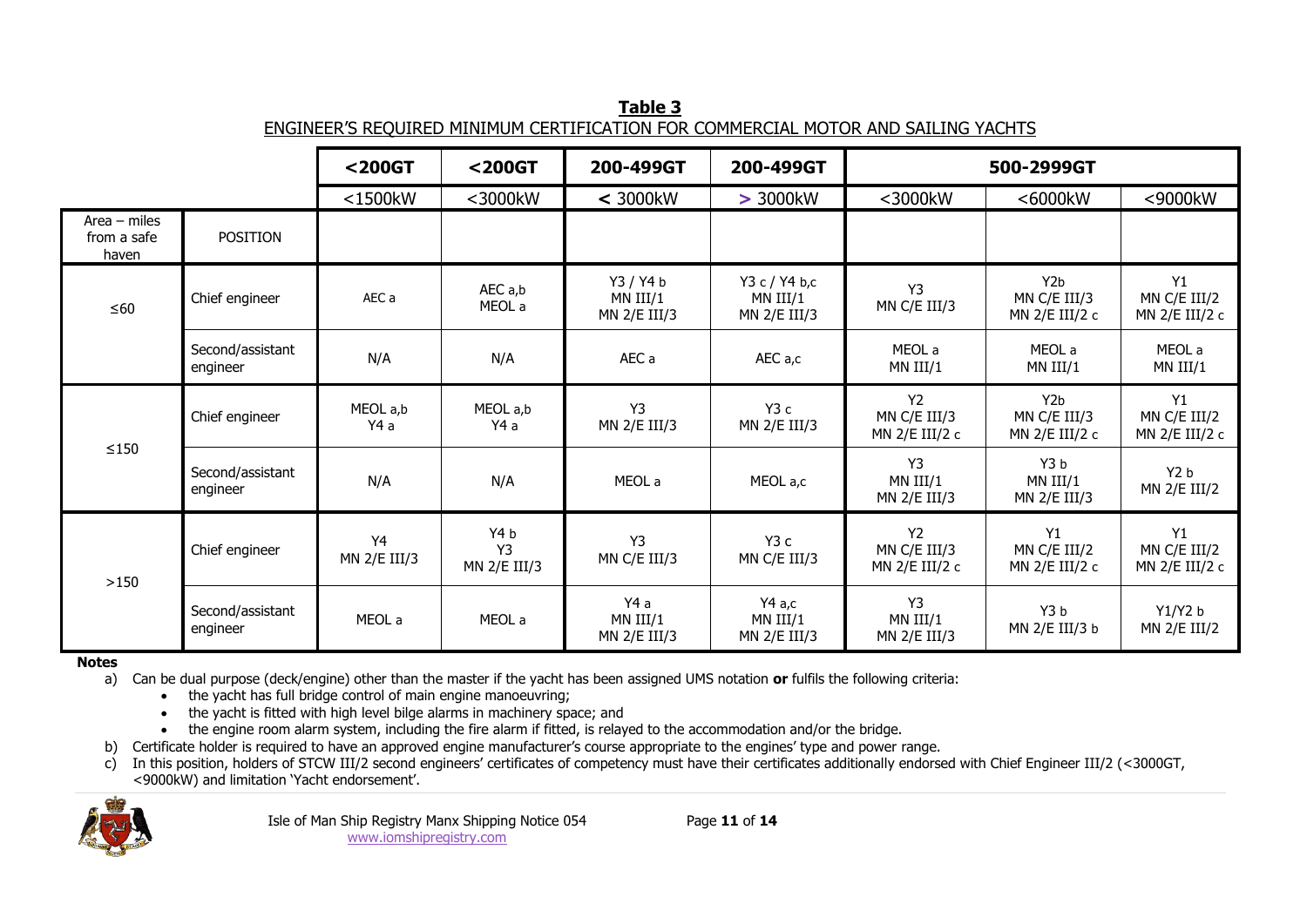#### **1. Engineers**

- i. Yachts fitted with two or more engines:
	- a. Yachts <500GT: on request, the Ship Registry may consider accepting chief or second/additional engineers, basing their Certificate of Competency ('CoC') on the output power of a single engine, provided that:
		- there is a simple engine room layout; and
		- the output power of a single engine does not exceed the maximum propulsion power as stated on the engineer's CoC.

If this is accepted the Ship Registry will issue a 'letter of comfort'.

- b. Yachts ≥500GT: total (combined) propulsion power is the deciding factor for the engineer's CoC.
- ii. Definition of  $Y1 Y4$ : the limitations relevant to chief engineers on large yachts are stated on Certificates of Competency issued by the UK MCA and in MSN 1869 (M+F).
- iii. A deck officer with an AEC or MEOL qualification will be accepted for an engineering post requiring that qualification provided he or she is not the master and provided the minimum safe manning numbers are maintained. For yachts designated as short range yachts using the LY3 definition, the manning numbers will be considered on a case-by-case basis to allow the reduction of one crew member as long as the competency levels stipulated in Tables 1 or 2 are maintained.

#### **2. Sailing yachts**

In addition to the requirements stipulated in Tables 1–3, manning requirements for sailing yachts are as follows:

- i. yachts of <200GT require, as a minimum, an additional navigational watchkeeping officer issued with an RYA Coastal Skipper certificate of competency;
- ii. an additional yacht rating shall be carried so that on yachts:
	- <500GT, a minimum of two yacht ratings is provided; and
	- ≥500GT, a minimum of three yacht ratings is provided;
- iii. on yachts equipped with a system permitting simple centralised sail operation, consideration will be given to reducing the number of yacht ratings stated in (ii) above;
- iv. on application, consideration will be given on a case-by-case basis to accepting engineers with lesser qualifications than those specified for motor yachts.

#### **3. All seafarers**

i. Original certification

All STCW certification or equivalent certification must be kept available in its original form onboard the yacht.

ii. Safety familiarisation training

All seafarers employed on the yacht must receive approved safety familiarisation training in personal survival techniques before being assigned any shipboard duties. This training applies to all seafarers including contractors but does not apply to passengers. This training will normally be conducted by the ship's safety officer

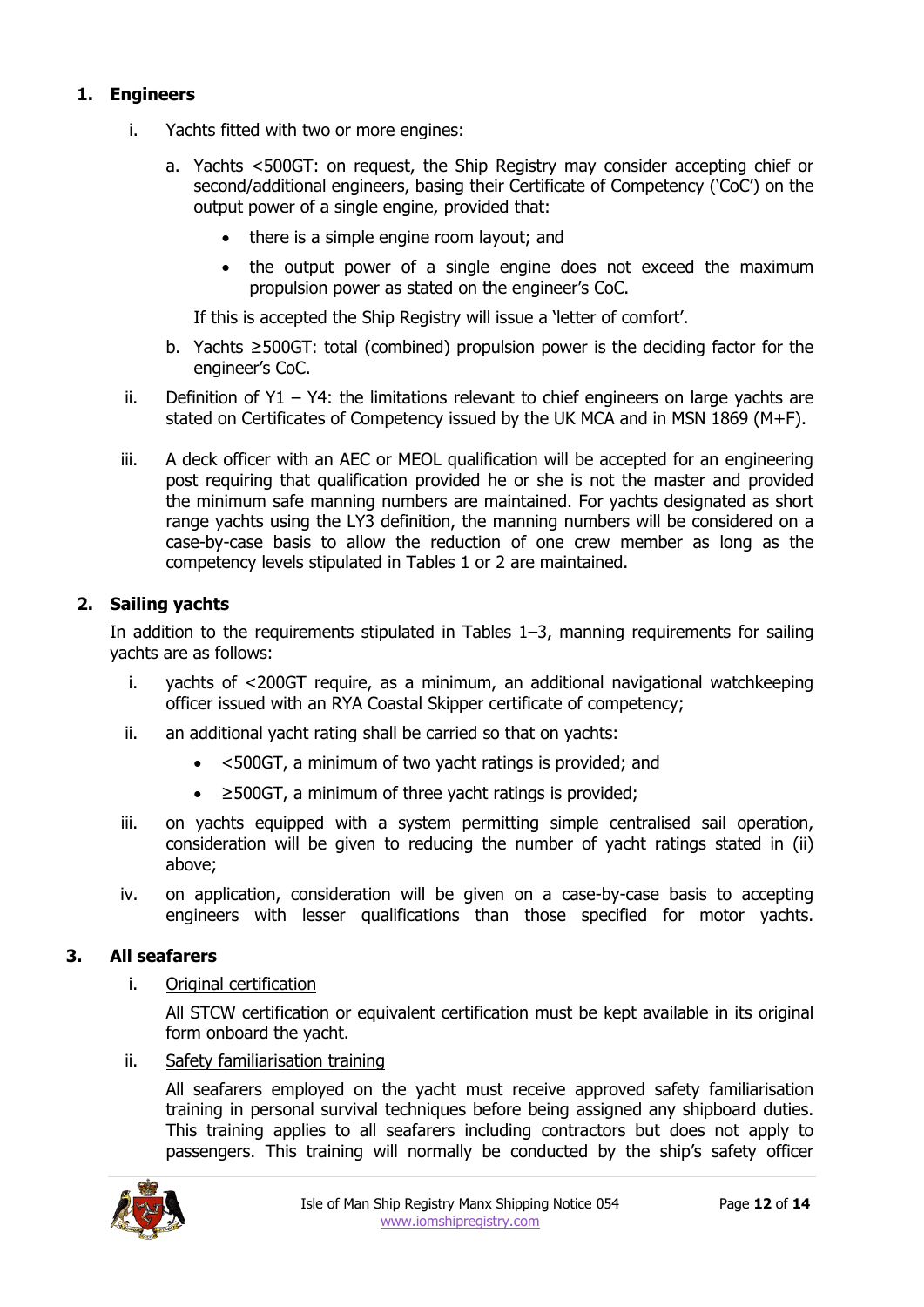although it will be for each operator to determine the system to be used on each yacht.

The extent of familiarisation training must ensure that each person is able to -

- a. communicate with other persons on board on elementary safety matters and understand safety information symbols, signs and alarm signals;
- b. know what to do if
	- a person falls overboard;
	- fire or smoke is detected; and
	- the fire or abandon ship alarm is sounded;
- c. identify muster and embarkation stations and emergency escape routes;
- d. locate and don lifejackets;
- e. raise the alarm and have basic knowledge of the use of portable fire extinguishers;
- f. take immediate action upon encountering an accident or other medical emergency before seeking further medical assistance on board; and
- g. close and open the fire, weather-tight and watertight doors fitted in the particular ship other than those for hull openings.

### iii. Minimum training

All seafarers employed on a yacht must have completed the four basic STCW courses, namely:

- personal survival techniques (STCW A-VI/1.2.1.1);
- $\bullet$  fire prevention and firefighting (STCW A-VI/1.2.1.2);
- e elementary first aid (STCW A-VI/1.2.1.3); and
- personal safety and social responsibilities (STCW A-VI/1.2.1.4).

The above also outlines what is required to fulfil the role of a yacht rating on an IoMregistered yacht. Yacht ratings are also required to hold a valid medical certificate and the master must be satisfied that the person can fulfil their required roles onboard.

### iv. Refresher training

The STCW Manila Amendments require that all seafarers must have evidence of maintaining the required standard of competence for the training listed below every 5 years. The Ship Registry considers this to mean that on or after 1 January 2017 either the full course must have been completed within the previous 5 years or, if the course was completed more than 5 years ago, the relevant refresher training must have been completed within the previous 5 years. The refresher training must be carried out to the satisfaction of an organisation authorised to issue STCW certificates of proficiency and may include additional shoreside training or evidence of relevant sea service.

This requirement for refresher training applies to the following STCW courses:

- personal survival techniques;
- fire prevention & firefighting;
- survival craft and rescue boats other than fast rescue boats;
- fast rescue boats;
- advanced firefighting.